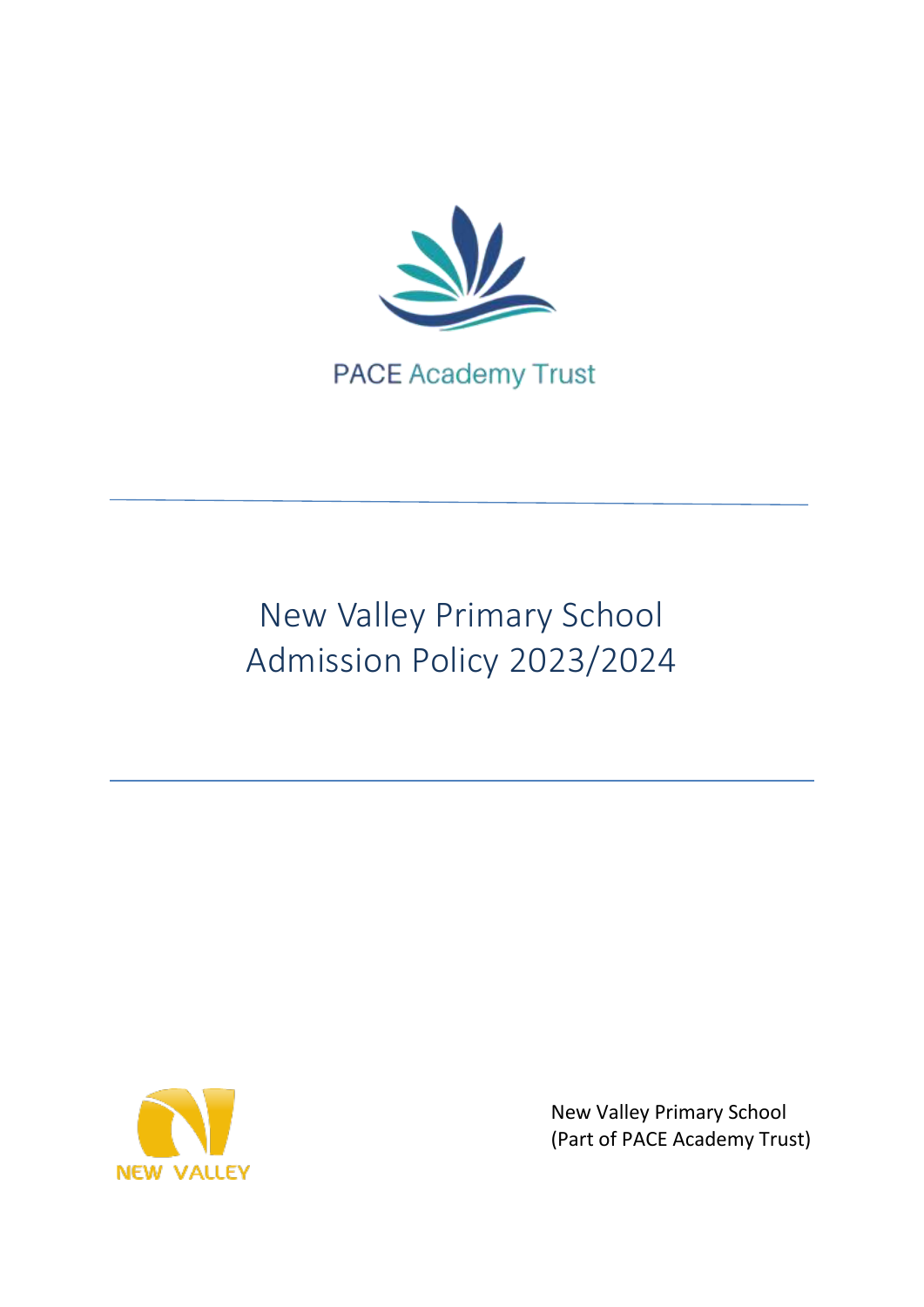| <b>Document Control Table</b> |                  |                                                        |                                                                                                                                                                                                  |  |
|-------------------------------|------------------|--------------------------------------------------------|--------------------------------------------------------------------------------------------------------------------------------------------------------------------------------------------------|--|
| <b>Document Title</b>         |                  | New Valley Primary School Admission Policy for 2023/24 |                                                                                                                                                                                                  |  |
| <b>Author</b>                 |                  | T. Hewett                                              |                                                                                                                                                                                                  |  |
| <b>Version number:</b>        |                  | V <sub>3</sub>                                         |                                                                                                                                                                                                  |  |
| Date approved:                |                  | 9.12.21                                                |                                                                                                                                                                                                  |  |
| <b>Approved by:</b>           |                  | PACE Academy Trust Strategic Board                     |                                                                                                                                                                                                  |  |
| Date of next review           |                  | Autumn 2022 review for Admission Policy for 2024/25    |                                                                                                                                                                                                  |  |
| <b>Document History:</b>      |                  |                                                        |                                                                                                                                                                                                  |  |
| <b>Version</b>                | Date             | <b>Author</b>                                          | <b>Note of revisions</b>                                                                                                                                                                         |  |
| V <sub>1</sub>                | October 2019     | <b>TH</b>                                              | Policy updated in line with changes made by Croydon<br>Local Authority                                                                                                                           |  |
| V <sub>2</sub>                | November 2020    | <b>ST</b>                                              | Policy updated in line with guidance from school<br>admissions relating to UK departure from EU                                                                                                  |  |
| V2.1                          | <b>July 2021</b> | <b>ST</b>                                              | Policy updated in line with changes to the 2021 School<br>Admissions Code. Changes made include equal priority for<br>'Internationally Adopted Previously Looked<br>After<br>Children' (IAPLAC). |  |
| V <sub>3</sub>                | October 2021     | <b>ST</b>                                              | Policy updated in line with changes made by Croydon<br>Local Authority and School Admissions code (2021)                                                                                         |  |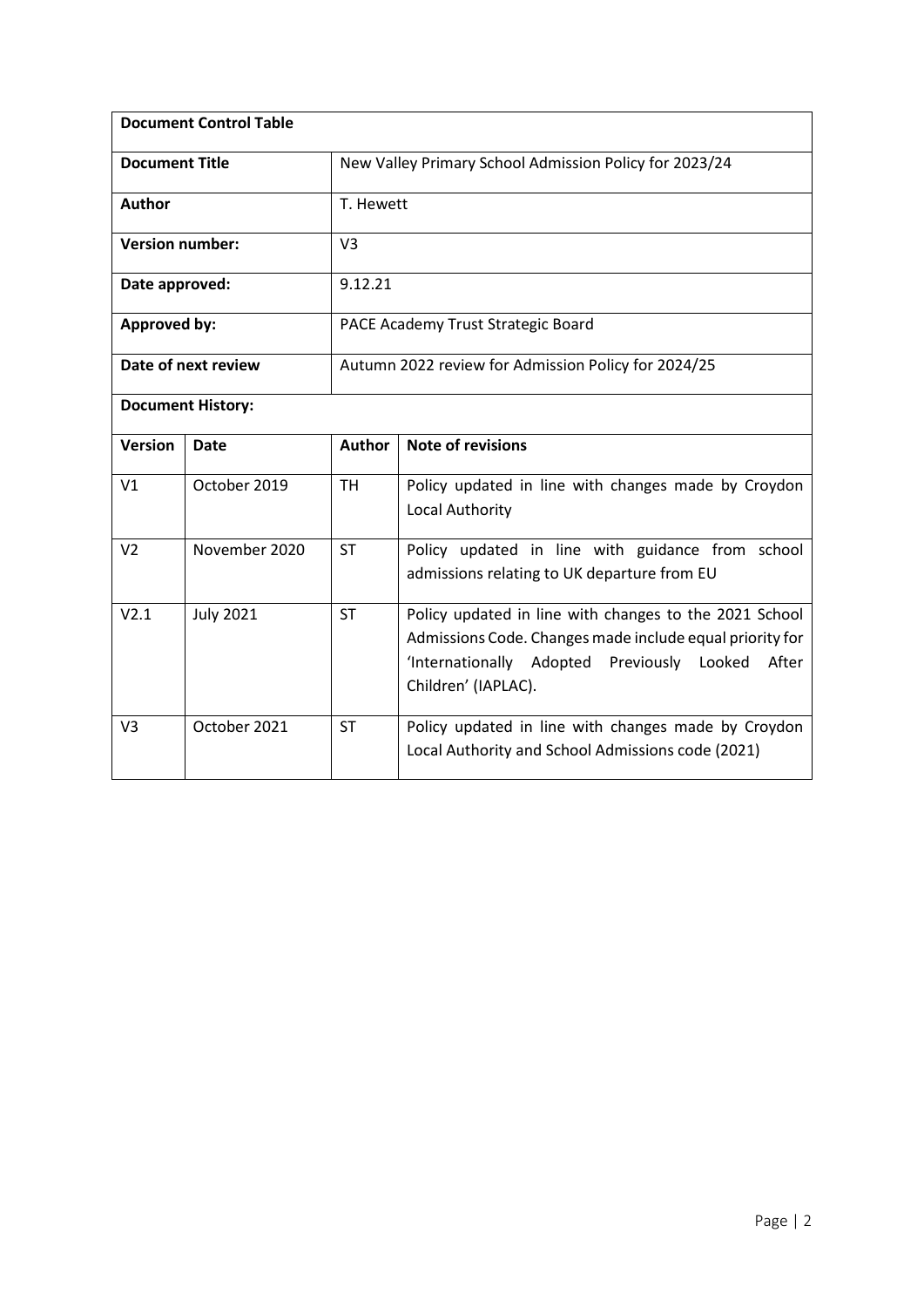# New Valley Primary School

(part of PACE Academy Trust) Old Lodge Lane, Purley, Surrey, CR8 4AZ

| Tel:          | 020 8660 1325            |
|---------------|--------------------------|
| Email:        | office@newvalley.com     |
| Website:      | www.newvalleyprimary.com |
| $Dff$ :       | 306 2088                 |
| Head Teacher: | Pete Steward             |

New Valley Primary School participates in the Pan-London Co-ordinated Admission Scheme. Please see Croydon's Pan London Scheme on the Council website for further details regarding applications, processing, offers, late applications, post-offer and waiting lists. This document sets out the admissions policy for New Valley Primary School for entry in 2023.

The Admission Number for entry into Reception in 2023/2024 is 30.

# Supplementary Information Form

A supplementary information form is not required for this school.

# Admission criteria

**.** 

Where the number of applications for New Valley Primary is higher than the published admission number, the following criteria will be applied in the order set out below to decide the allocation of places

Children with an Education, Health & Care Plan (<sup>1</sup>EHCP) or statement of special educational needs that names this school will be admitted to the school before the admissions criteria are applied to all other applicants.

1. Looked-after children, and previously looked-after children (see Note 1).

2. Siblings: children with a brother or sister who will be in attendance at the school at the time of enrolment of the new pupil (see Note 2).

3. Exceptional Medical Needs: pupils with serious medical reasons for needing to attend New Valley Primary School. For primary age pupils, a serious and continuing medical condition of a parent which would prevent them taking their child to school will also be relevant. Supporting evidence should set out particular reasons why this school is the most suitable and the difficulties that would be caused if the child had to attend another school. The medical reasons must be verified by a GP or consultant and declared at the time of application if known at the time (see Note 3).

 $1$  An Education, Health and Care plan (EHCP) are integrated support plans for children and young people with complex special needs and disabilities. The plan gives a detailed description of the range of difficulties a child is facing and the level and type of provision required to help the child make progress and achieve positive outcomes.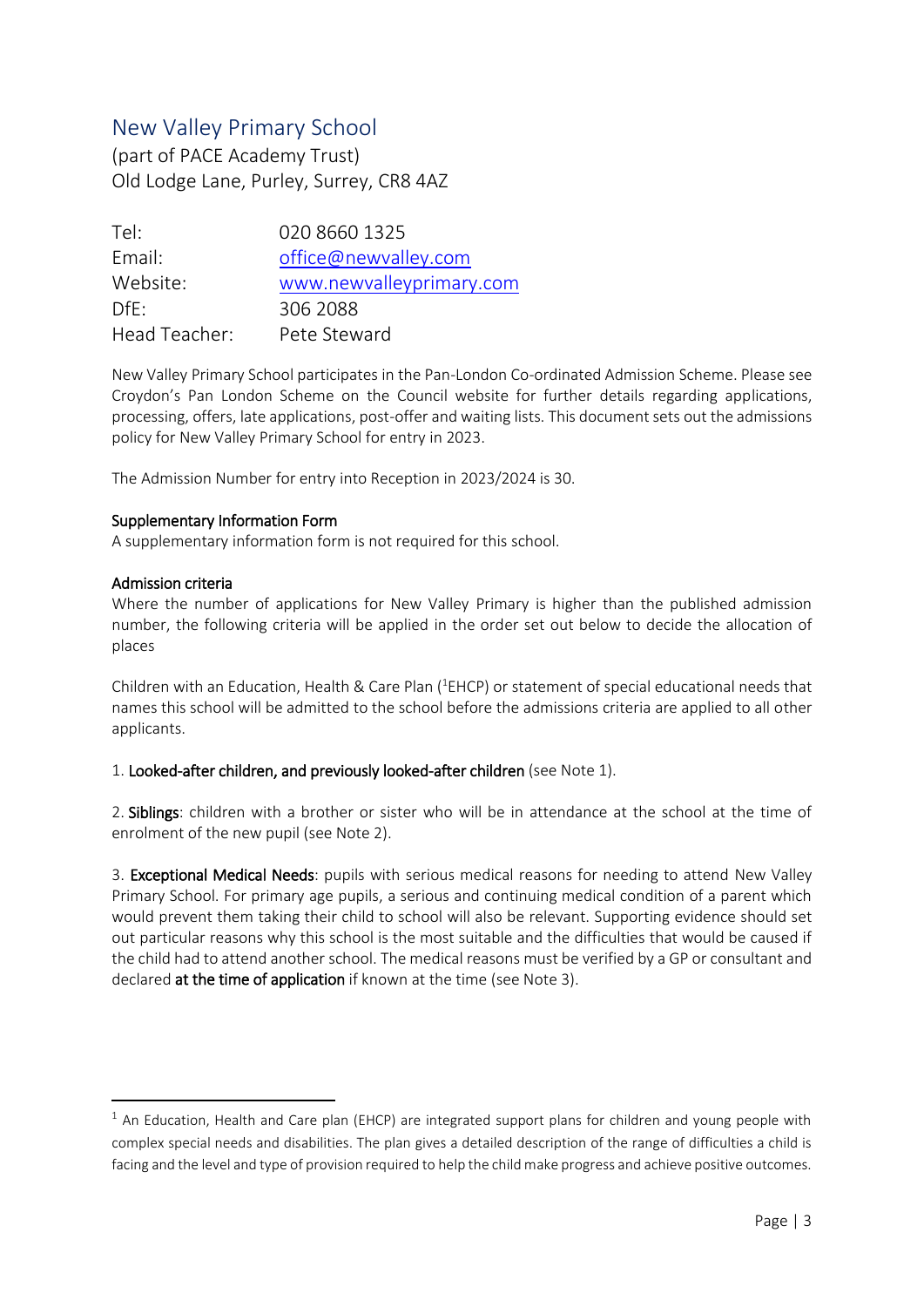# 4. Children of teaching staff at the school:

a) where the teaching member of staff has been directly employed by the school for two or more years at the time at which the application for admission to the school is made, and/or

b) the teaching member of staff is recruited to fill a vacant post for which there is a demonstrable skill shortage. see Note 4)

5. Distance: priority will be given to pupils living nearest to the school as measured in a straight line (see Notes 5, Note 6 and Note 7).

#### Tiebreaker

In the event that the number of applications for places exceeds the number of places available after application of the admissions criteria, distance will be used to decide between applications. Where distance is the same for two or more applications we will use random allocation, which will be independently verified.

# Note 1

Looked-after children are defined as children in public care at the date on which the application is made, and previously looked-after children. Previously looked-after children are children who were looked after, but ceased to be so because they were adopted or became subject to a child arrangement order or special guardianship order, immediately after being looked after. This will also include children who appear to have been in state care outside of England and ceased to be in state care as a result of being adopted (also known as internationally adopted previously looked after children (IAPLAC)). If an application is made under the 'looked-after' criterion, it must be supported by a letter from the relevant local authority children's services department and/or relevant documents.

#### Note 2

A sibling is defined as a brother or sister, half-brother or sister, step-brother or sister, foster-brother or sister or adopted brother or sister whose main residence is at the same address as the child for whom the school place application is being made.

Children with siblings allocated a place in Reception to start in September will be eligible for priority under the sibling criterion from 1 August each year when the local authority opens waiting lists for the new academic year.

In the case of in-year admissions, eligibility for sibling priority will apply at the time of an offer.

#### Note 3

Claims for priority of admission on medical grounds will not be considered if submitted after a decision on the original application has been made. The decision to prioritise children on medical grounds will be determined by the school, after considering all available evidence, including submissions from health and education professionals.

All schools have experience in dealing with children with a range of medical needs and all schools are required to make reasonable adjustments in order to do this. In a very few exceptional cases, however, there may be reasons why a child needs to attend a specific school and this could be due to the child's medical need or the medical condition of the parent or the main carer with responsibility for the child. Providing evidence does not guarantee that a child will be given priority at this school and in each case a decision will be made based on the merits of the case and whether the evidence demonstrates that a placement should be made at this school above any other.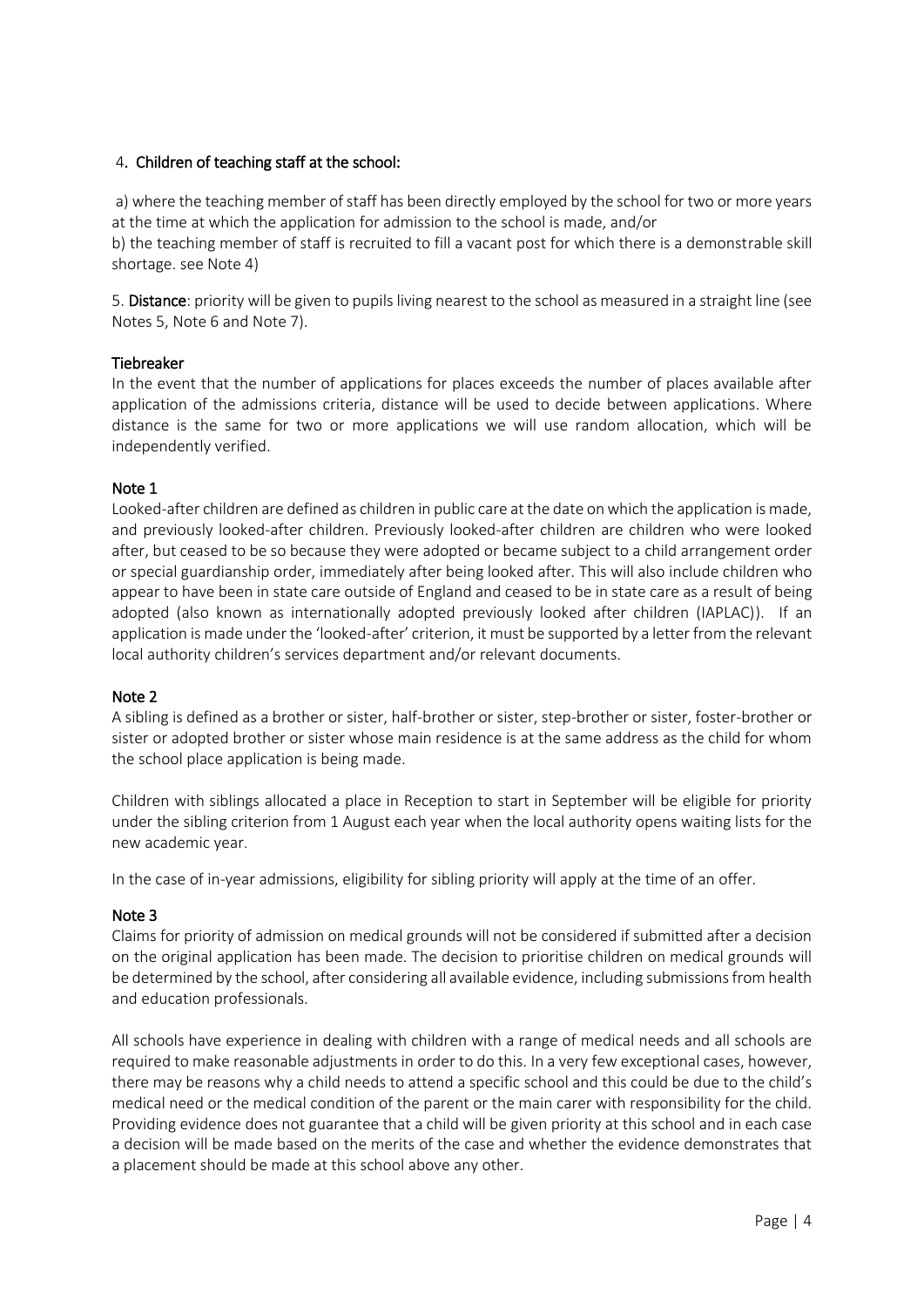If you feel there are exceptional reasons for your child to be considered for a priority placement at New Valley, you must indicate this in the section provided in your application, giving reasons to support your case and complete the medical form, available on the school website.

All requests for priority consideration on exceptional medical grounds must be supported in writing by a doctor or consultant. It must be made clear in the professional support which school you are making a special case for, the reason why it is necessary for your child to attend this school in particular, and the difficulties it will cause for your child to attend another school.

It is for you to decide how to support your case and what documents to provide, but these must be submitted, together with the completed medical form and supporting statement by the GP/consultant by the closing date. The Admissions team is not responsible for chasing you to submit medical evidence or for contacting professionals for information about your case. Any decision will be based on documents you submit by the closing date.

The School's Admission Committee will decide whether an application for a place at New Valley is to be prioritised on exceptional medical grounds, in light of the medical evidence submitted by the parent for their child to attend this particular school. Claims for priority of admission on exceptional medical grounds submitted after a decision on the original application has been made will only be considered if the documents submitted were not readily available at the time of application or if they relate to a new medical condition. Any submission made after the initial application must be supported by details of how the circumstances have changed since the original application and by further professional evidence.

Under this criterion applicants who submit supporting information on medical grounds will not be advised whether their application is likely to be successful prior to the offer of places by the offer day.

If evidence is received after the closing date, it will not be taken into account until after places have been offered.

#### Note 4

Children of teaching members of staff will have priority in the oversubscription criteria if the teaching staff member has been employed at the school for two or more years at the time at which the application for admission to the school is made, and/or if the teaching member of staff is recruited to fill a vacant post for which there is a demonstrable skill shortage.

#### Note 5

'Home' is defined as the address where the child normally resides: Monday to Friday as their only or principal residence. Addresses involving child-minding (professional or relatives) are excluded. There have been occasions when parents/carers have tried to use false addresses to obtain a school place. To prevent this happening, Croydon Council undertakes checks using an address verification tool called Datatank. If after these checks have taken place, School Admissions cannot be satisfied that the address is the parent and child's normal place of residence, the parent/carer will be asked to provide further proof of their home address. In this instance two forms of address verification will be required: a solicitor's letter confirming completion of contract or a tenancy agreement along with a recent utility bill in the applicant's name.

Parents will be asked to provide documentary evidence to confirm an address and parental responsibility. The authority should be notified of changes of address immediately. Failure to do so could result in the child being denied a place at a preferred school.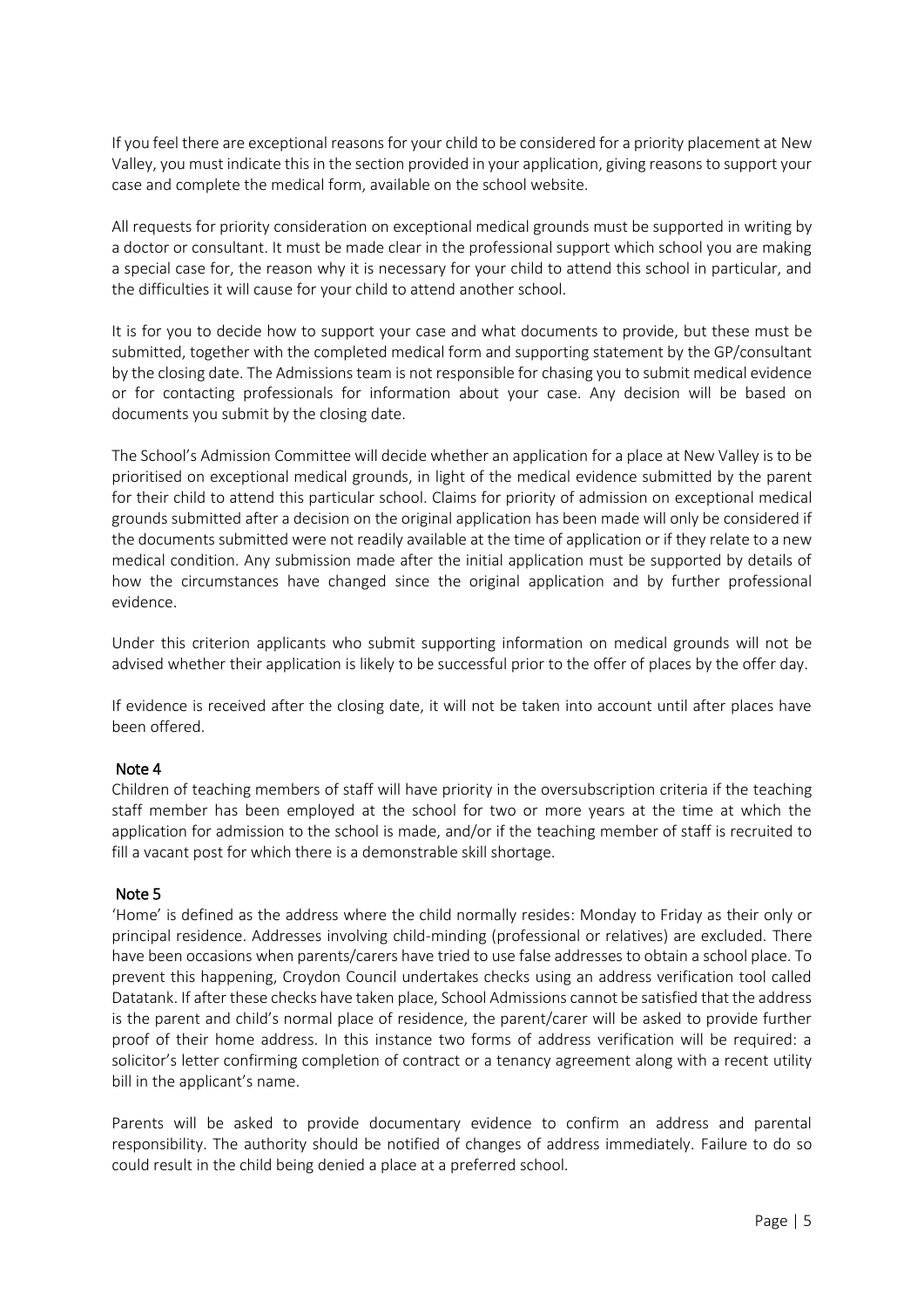The home address is where a child normally lives. Where a child lives with parents with shared parental responsibility, each for part of a week, the address where the child lives is determined using a joint declaration from the parents stating the pattern of residence. If a child's residence is split equally between both parents, then parents will be asked to determine which residential address should be used for the purpose of admission to school. If no joint declaration is received and the residence is split equally by the closing date for applications, the home address will be determined to be the address where the child is registered with the doctor. However, all evidence will be taken into account. If the residence is not split equally between both parents then the address used will be the address where the child spends the majority of the school week. In some cases, where distance is a relevant factor in admission decisions, a different address may be used if a family unit owns or has access to another property.

Shared Custody: It is expected that where there is shared parental responsibility for a child, parents will agree which parent has the main responsibility before completing their application form. Where parents are separated and share custody, the parent with whom the child spends most of the school week (which will be the address where child benefit is payable) should make the application. An application can only be made from a single address and only one application can be made for each child. If the parent making the application lives at a different address, a letter of explanation should be given and signed by both parents.

# The processing of overseas applications for admission to school within the normal admissions rounds (excluding Crown servants)

Applications from children overseas will be in accordance with relevant Immigration legislation and Home Office rules $2$ 

Children and families of overseas nationals entering the UK who wish to apply for a state funded school should check they have a [right of abode](https://www.gov.uk/right-of-abode) and that the conditions of any visa otherwise permit them to access education in a state funded school.

Applications with an overseas address can only be accepted for processing when Croydon Local Authority is satisfied that there is evidence of a link to an address in its area and that the child will be resident at that address on or before the date of admission (i.e. start of September). Such evidence must include:

• Booked travel tickets and

1

- End of leave/notice to tenants in Croydon property or
- Start of employment contract in the Croydon area or
- End of employment contract abroad

The overseas address will apply until such time as there is evidence of a child's return to the linked address. In the event that a family does not return to the linked address provided by the start of September, Croydon Local Authority will withdraw the application submitted and any offer made.

<sup>&</sup>lt;sup>2</sup> <sup>2</sup> Until 31 December 2020 all European Economic Area (EEA) and Swiss national children will continue to have the right under UK immigration law, to enter the country to access a school. Any EEA or Swiss national arriving in the UK by 31 December 2020 are eligible to apply to the EU settlement scheme, and where their application is successful, can continue to study in schools in England as they did prior to the UK departure from the EU. For more information, please visit <https://www.gov.uk/schools-admissions>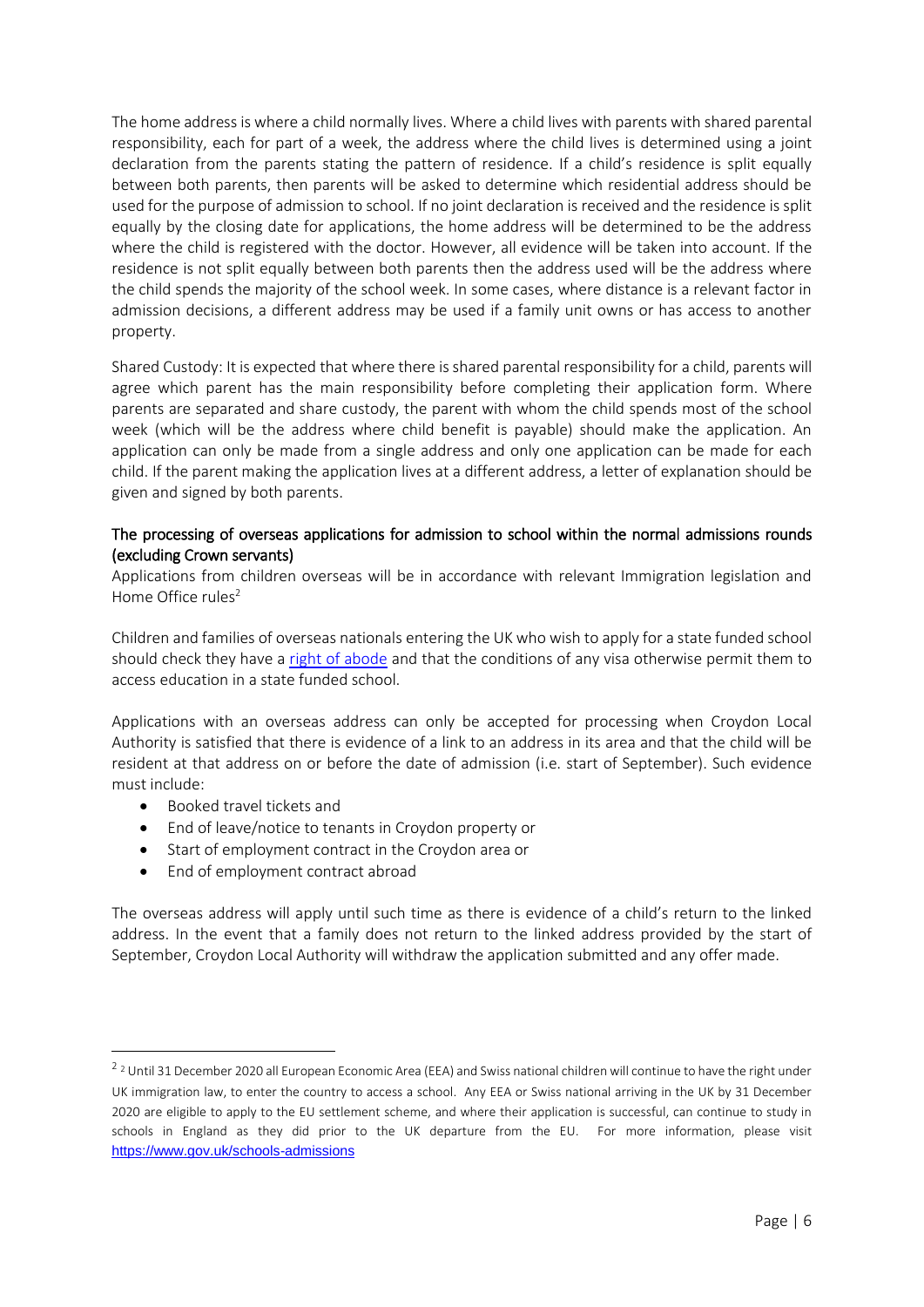# Applications from Crown Servants

For Crown servants returning from overseas to live in the local area, the admissions authority will allocate places in accordance with relevant DFE guidance and the School Admission Code. For further information, follow the link DFE guidance - [admissions of Crown servants](https://assets.publishing.service.gov.uk/government/uploads/system/uploads/attachment_data/file/461481/Admission_of_children_of_crown_servants.pdf) 

### Note 6

<sup>3</sup>Distance will be measured in a straight line from the child's main home to the designated entrance(s) of the school (main school gate) using the local authority's computerised measuring system (GIS) and geographical reference points as provided by the National Land and Property Gazetteer (NLPG). Those living closer to the school will receive higher priority. For shared properties – eg, flats the geographical references will determine the start point within the property boundaries to be used for distance calculation purposes.

# Note 7

Childminding arrangements cannot be taken into account when allocating a place.

# Twins/triplets or other multiple births

If you are applying for twins, or children from a multiple birth, and there is only one place available at the school, legislation allows us to admit them all i.e. all siblings from a multiple birth. The government's School Admissions Code does state that infant classes must not contain more than 30 pupils with a single school teacher, but the code considers multiple births to be an 'exceptional circumstance' and they can be admitted in excess of the published admission number.

If you are applying for a place for more than one child as a result of multiple births, you must complete a separate form for each child.

#### Waiting Lists

**.** 

All waiting lists are managed in accordance with paragraph 2.15 of the School Admissions Code. Children who receive an offer at a lower preference school through the normal admission process (admission to Reception) will be automatically placed on the waiting list for higher preference schools. Please note it is your responsibility to inform the local authority if you do not want your child to be on the waiting list for a higher preference school. In the event that a place becomes available at one of your higher preference schools, the place offered at your lower preference school will automatically be withdrawn.

Waiting lists for New Valley for applicants who applied as part of the main admissions rounds are held for the first term (up to 31 December) in the reception year, and thereafter applicants are required to participate in the 'in year admissions process' by completing the local authority's in-year common application form (ICAF) if they wish to remain on the waiting list for the remainder of that school year.

Waiting lists for New Valley Primary are held by Croydon School Admissions. The in-year application form can be found at [https://www.croydon.gov.uk/education/schools-new/school-admissions/in-year](https://www.croydon.gov.uk/education/schools-new/school-admissions/in-year-admissions-primary)[admissions-primary](https://www.croydon.gov.uk/education/schools-new/school-admissions/in-year-admissions-primary) 

<sup>&</sup>lt;sup>3</sup> Distance measurements can be obtained using various internet sources however these do not replicate the system used by Croydon Council. Additionally, the distance measurement which can be obtained from the Croydon website using the 'Find It' link on the home page will not always be identical to that of the measurement obtained using the Croydon school admissions measuring tool (known as GIS) as the 'Find It' link is set up to measure to a range of council facilities and is not set up to measure for school admission purposes. It also does not give measurements to three decimal points.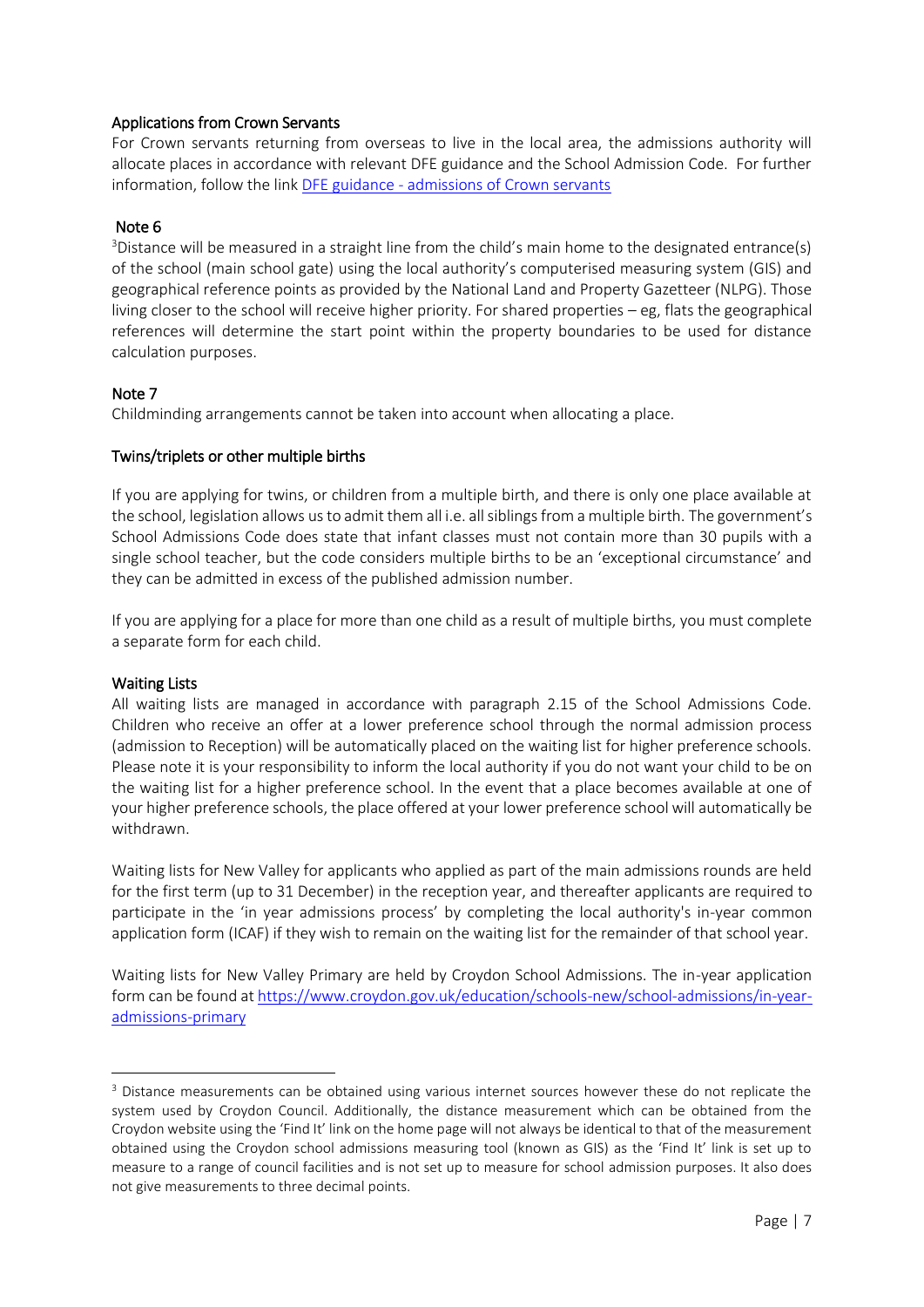### In- year applications

Parents should fully complete Croydon's online in-year application form available at: [www.croydon.gov.uk/education/schools-new/school-admissions/in-year-admission.](http://www.croydon.gov.uk/education/schools-new/school-admissions/in-year-admission)

Croydon Admissions considers each application and, if a vacancy exists, makes an offer to the next child on the waiting list which is strictly in accordance with the school's published admission criteria. If you are offered a place at a school through the in-year admissions process and you have also expressed a higher preference for another school or other schools, you will not be placed on the waiting list for your higher preference school/schools.

In-year waiting lists are maintained for one academic year and applicants who have been unsuccessful for their preferred school and who wish to remain on the waiting list are required to re-apply for the following academic year.

# Admission of children below compulsory school age deferred entry to school

Children normally start full-time school at the beginning of the autumn term after they are four (e.g. they would join the reception class at the beginning of the 2023 Autumn term, when they had their fourth birthday on or between 1st September 2022 and 31st August 2023). Parents can defer the date their child is admitted to the school until later in the school year but not beyond the point at which they reach compulsory school age and not beyond the beginning of the final term of the school year for which the application was made. Parents can also take up a part-time place until later in the school year but not beyond the point at which they reach compulsory school age.

A child reaches compulsory school age the term after their fifth birthday. Therefore, if you are offered a reception class place at a school, you can opt to defer your child's start date, but they MUST start full time school following their fifth birthday by the dates given below:

- children born on or between 1 September and the end of December must start full time school by the beginning of the spring term in January
- children born from 1 January to the end of March must start full time school on 1 April
- children born from 1 April to the end of August must start school at the beginning of the autumn term in September.

The school's expectation is that a child born between 1 April and 31 August should start the Reception class at the beginning of the summer term at the latest. However, parents may choose that their child does not start school until the September (beginning of the autumn term) following their fifth birthday. Parents must note the place cannot be held open beyond the summer term, this will mean that as their child will be a year one pupil when they join, parents will need to apply for a year one school place, using the in-year application form.

# Admission of children outside their normal age group

If a parent wants to request that their summer born child enters the reception class in the September after their fifth birthday, the parent should request this as soon as possible with the school and the local authority. The admission authority of the school will decide whether or not the individual child's circumstances make this appropriate on educational grounds. The academy trust is the admission authority for the school.

It is the expectation of New Valley Primary School that a child is educated alongside his/her age equivalent peers, in almost all cases. We would strongly advise that all children enter into their normal year group. The responsibility for addressing individual educational needs lies with the school through an appropriately differentiated and enriched curriculum.